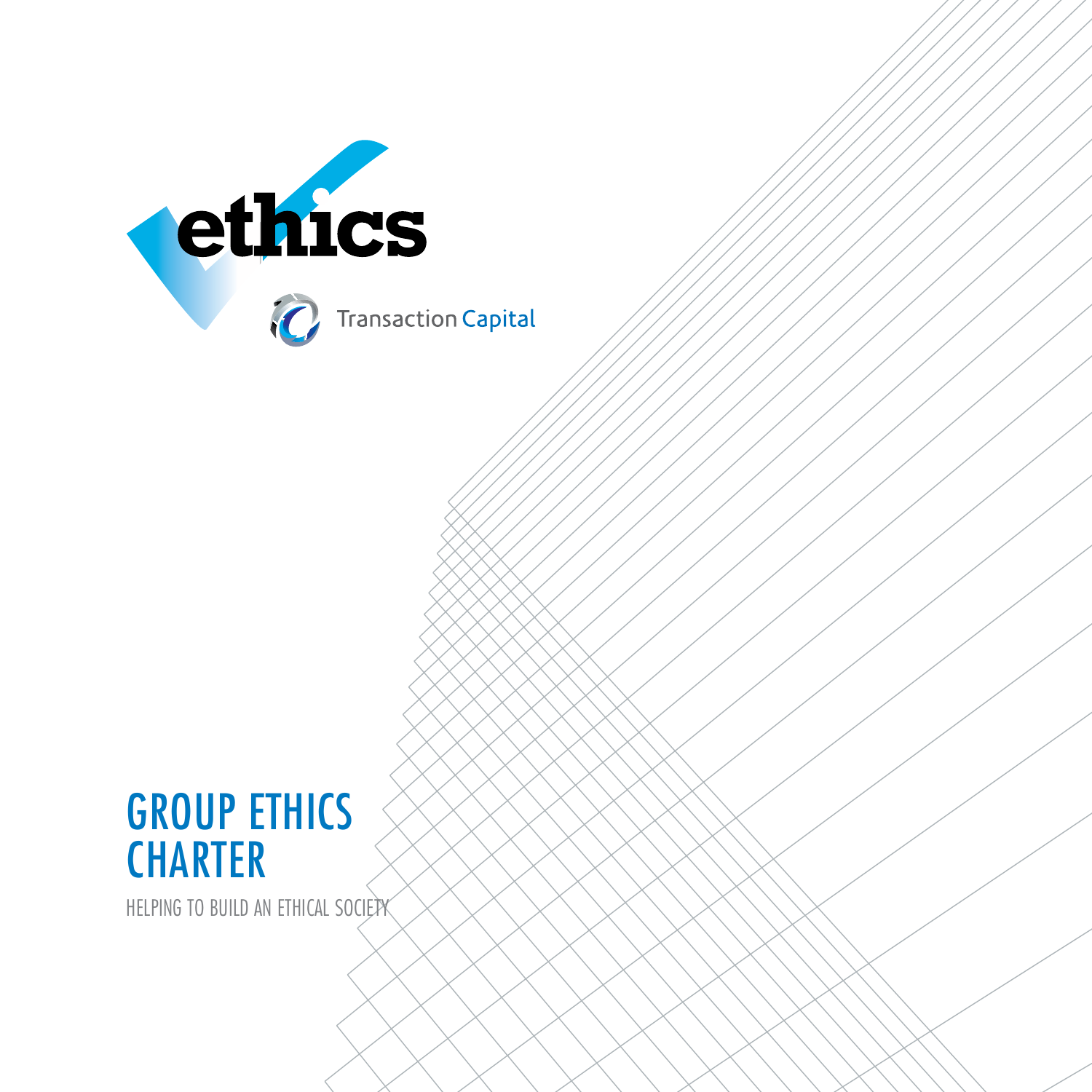# **F O R E W O R D S**

## From the group chairman

Ethics is a set of moral principles that govern or influence our behaviour, above and beyond the laws or policies that govern a country, industry, profession or company. Our ethics guide every action taken and decision made, even when no one is watching. In business, a code of ethics helps to define the way that people in an organisation, from its leaders and managers to every employee, are expected to act.

The King IV Report on Corporate Governance™ for South Africa 2016 (King IV) reinforces that effective corporate governance by the board must consider the practice of ethical leadership, attitude, mindset and behaviour across the group. King IV specifies that the governance of ethics is the role of the board, which must ensure that an organisation's ethical culture is aligned with the tone set by the board through the implementation of appropriate policies and practices.

In the local and global context, a lack of ethics has led to detrimental behaviours, including corruption, abuse of assets for personal gain and misappropriation of funds. This has resulted in spectacular failures in businesses and public institutions, which severely damages reputations and has devastating effects on us all. In this environment, ethical leadership in businesses and society is more relevant than ever.

While Transaction Capital's board of directors oversees the group's systems of control and governance, and recommends enhancements to ensure that each division is managed ethically, the group's values provide the foundation for effective and ethical leadership. Consequently, Transaction Capital's values must form the basis for all our deliberations, decisions and actions – at board level and within every area of the business.

I must commend Transaction Capital's leadership and employees for driving a culture of ethical business, and of honesty, openness and transparency in conducting its business. Let us all remember our responsibility to follow an ethical path so that we can hold our heads high as individuals, as representatives of Transaction Capital, and as citizens of South Africa.

Christopher Seabrooke, group chairman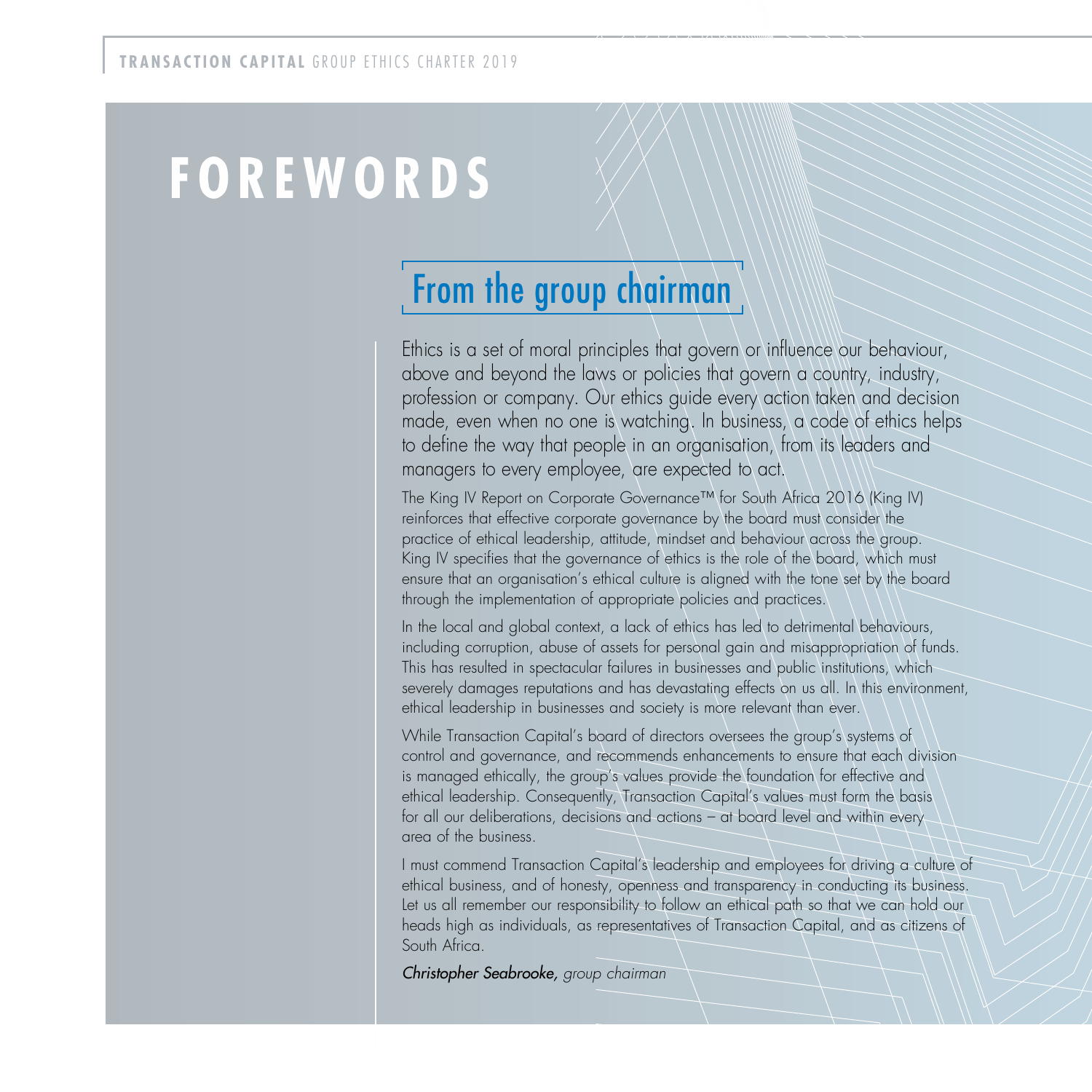

# FROM THE **GROUP CEO**



D A V I D HUR WITZ

> ETHICS HAS OFTEN BEEN DESCRIBED AS A MORAL COMPASS, POINTING US IN THE RIGHT DIRECTION. FOR ME, ETHICS IS LIKE A COMPUTER'S OPERATING SYSTEM - IT MANAGES ALL HARDWARE AND SOFTWARE, AND PROVIDES A COMMON PLATFORM ON WHICH ALL OTHER PROGRAMS RUN

Taking this analogy into Transaction Capital – with ethics working effectively as our operating system, it does not matter what role we perform and in which business or department we work, our actions and decisions are always informed by a common system, our ethical operating system.

Across Transaction Capital, we must all strive to operate as an ethical group every day. This does not mean that we do not and will not make mistakes; rather, by ensuring that our ethical operating system is sound, we will together build a reputation for operating as a value-based organisation that always acts with integrity, strives for excellence, treats all our colleagues and stakeholders with respect, and innovates in our markets. In this revised Ethics Charter we have included a new value of accountability, which includes being responsible for our conduct, learning from mistakes and not blaming others.

Our entry ticket to doing business is to be regarded as an ethical group – it is an ethical operating system powered by our executives and employees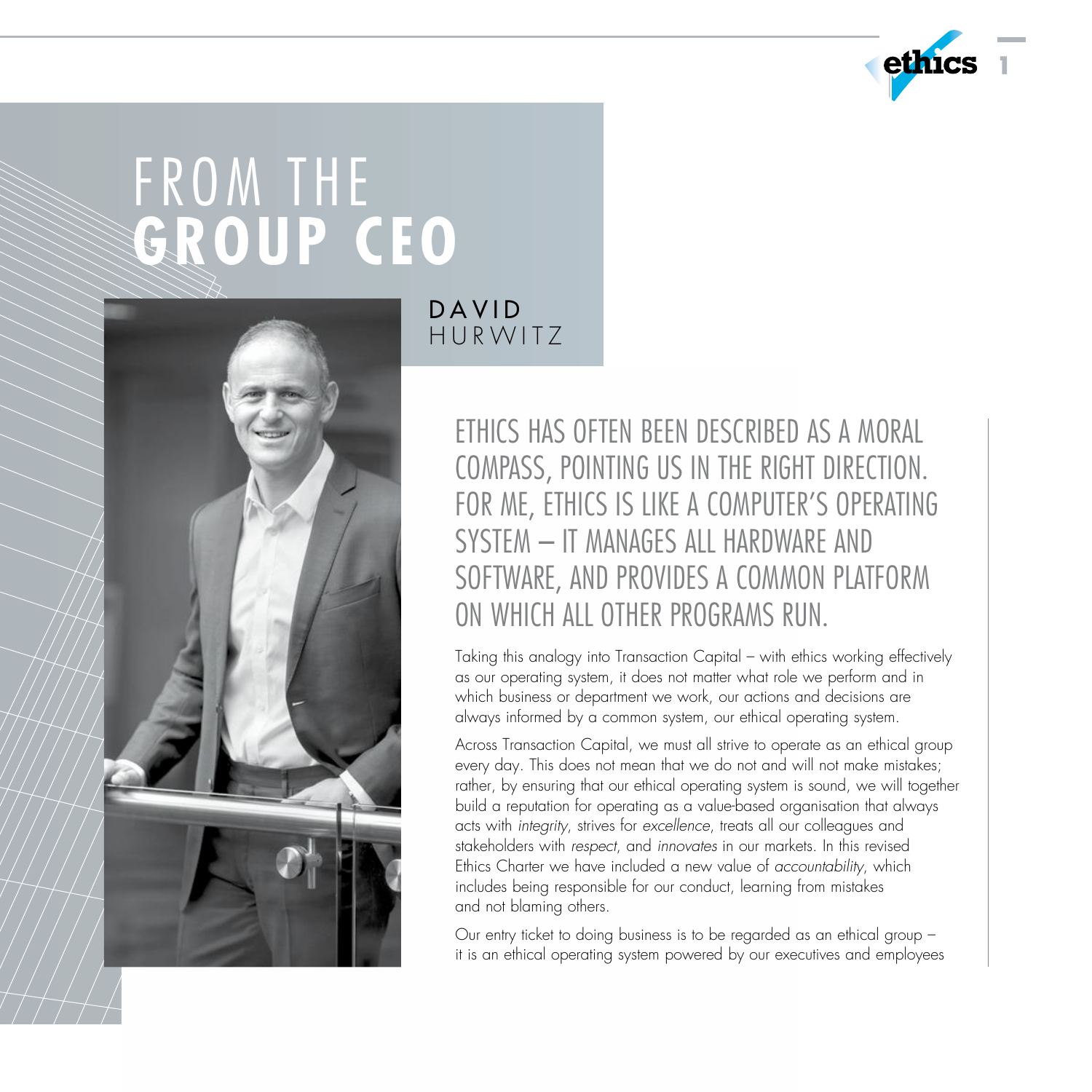#### From the group CEO continued

that drives our business and reputation. Ethics are key to our clients and customers choosing us as their partner in business; our suppliers providing good service and walking the extra mile with us; our communities that we work with in building our nation; our shareholders in trusting our ability to conduct good business that grows in value; the trust of our funders and our ability to continue raising funding; and public sector partners and regulators in granting us a licence to operate. And in as much as we have responsibility to work ethically with all our stakeholders, so too do they in working with us.

Transaction Capital has well-developed ethical governance and operating structures. These are designed to prevent unethical conduct, rather than deal with the consequences of unethical behaviour after the fact. As part of the group, we are all expected to speak up in good time when we are aware of unethical behaviour, and it is expected of all leaders, managers and supervisors to act with sensitivity and consideration when dealing with the ethical issues raised. Where employees feel they would rather report in confidence, they can contact the independently operated and anonymous whistle-blower hotline (see page 10 for details).

Operating as an ethical business is not just good for our business. If we act ethically, in our work, in our homes and in our communities, we can help to build and inspire an ethical culture that extends beyond Transaction Capital. Let us all stand proud and resolute in being a values-based company, knowing that our actions are helping to build an ethical society.

David Hurwitz, group chief executive officer

## **OUR APPROACH TOꢀREVISING THE TRANSACTION CAPITAL ETHICS CHARTER**

groundromandromandromandromandromandromandromandromandro

Transaction Capital's Ethics Charter (the Ethics Charter) was revised through a consultative process across the Transaction Capital group (the group) involving focus groups with executives and employees with feedback incorporated into the new Ethics Charter. The Ethics Charter sets the framework for the operating systems driving ethical business across Transaction Capital.

понимания и полно на полно на полно на полно на полно на полно на полно на полно на полно на полно на полно на

It takes into account the values and business principles in Transaction Capital Risk Services (including the TCRS Leadership Charter) and SA Taxi (in the SA Taxi Way).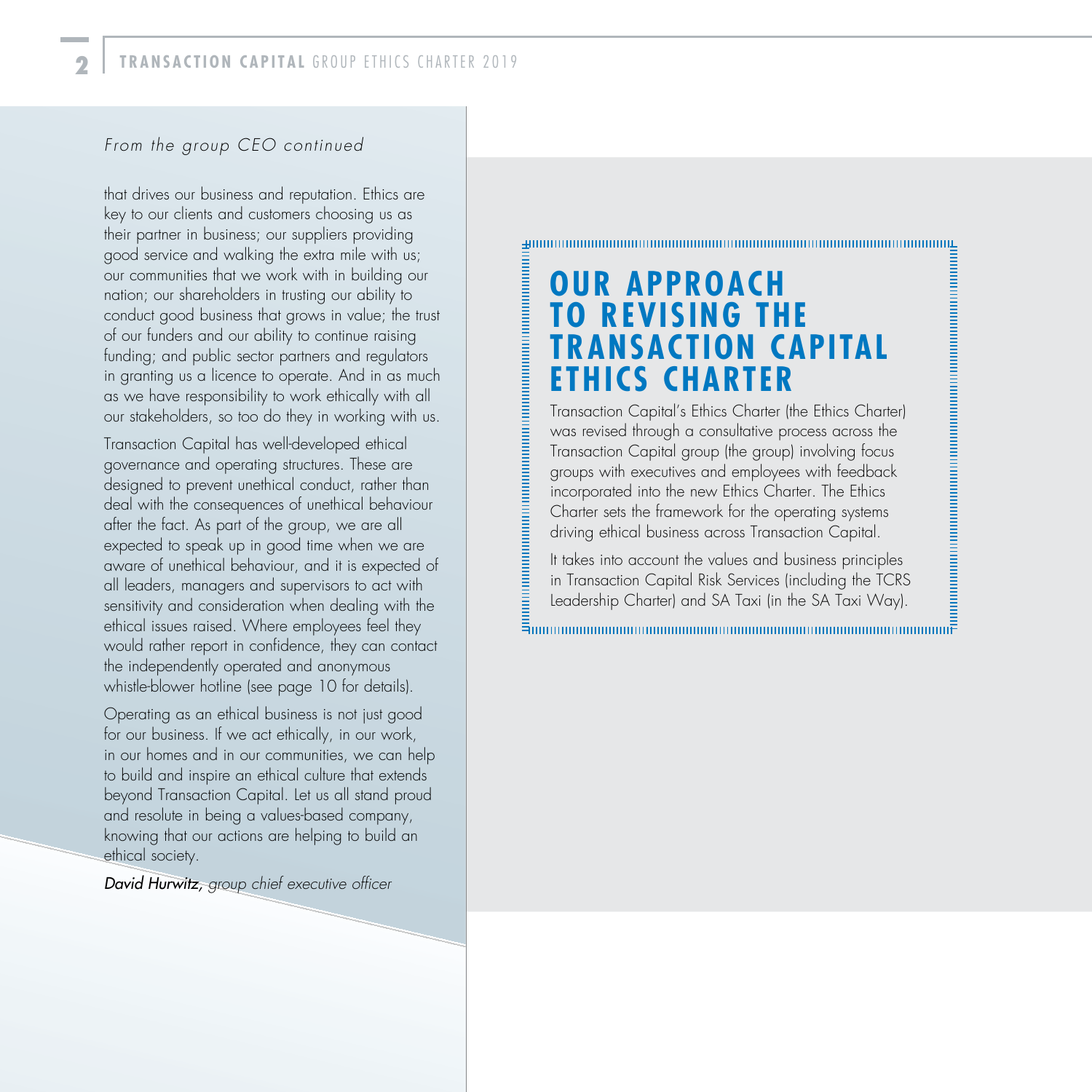

SA Taxi was the first principal funder of the Business Ethics and Governance Think-Tank programme developed by the Gordon Institute of Business Science (GIBS), which stands to make a seminal contribution to the understanding, awareness, and practice of business ethics in South Africa. SA Taxi is also a participant in its ethics survey, which is benchmarked internationally.

Our support for the GIBS programme is an organic extension of our own core value of integrity in business, as expressed through our developmental finance focus.

## FROM THE **SA TAXI CEO** T E R R Y K I E R

As a division of the Transaction Capital group, all businesses within SA Taxi subscribe to the Transaction Capital Ethics Charter and the group's values.

The SA Taxi Way is complementary to the Ethics Charter and translates the group's values into the behaviours that are expected of each of us within SA Taxi. Like the Ethics Charter, the SA Taxi Way was developed as part of a consultative process across the division, ensuring that each behaviour is relevant to the industry in which we operate.

We are fortunate to work in an industry that drives real social change, but it is essential that the good work we do is always based on a foundation of ethical business. I encourage all SA taxi employees to live the behaviours in the Ethics Charter and SA Taxi Way every day.

**Terry Kier,** SA Taxi chief executive officer

## FROM THE **TRANSACTION CAPITAL RISK SERVICES CEO** DAVID MCAIPIN

As a division of the Transaction Capital group, all businesses within Transaction Capital Risk Services (TCRS) subscribe to the Transaction Capital Ethics Charter and the group's values.

Across TCRS, we operate against a clearly defined code of conduct and the TCRS Leadership Charter. Given the nature of our business, these policies are driven by principles (rather than rules) as our behaviour and actions are what differentiates us in a highly competitive industry.

As leaders, managers, supervisors and employees of TCRS, building a solid ethical foundation requires that all TCRS' people understand and embed our values and principles in our day-today activities and behave in accordance with our Leadership Charter every day. This is why the principles in our Leadership Charter form part of our performance management process. And importantly, all of us have a responsibility to report unethical behaviour and take action when it is reported.

David McAlpin, TCRS chief executive officer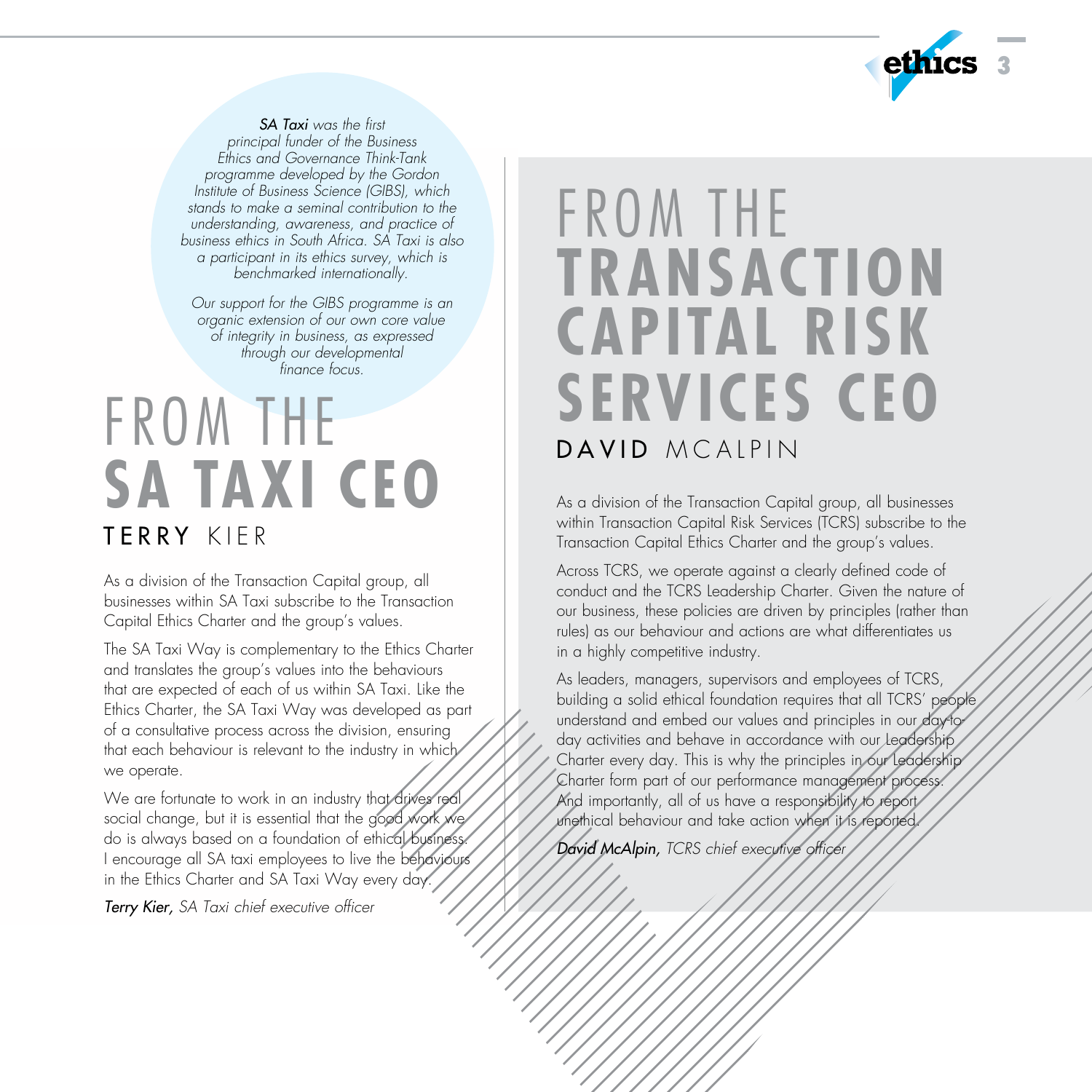### **ABOUT THE SOCIAL AND ETHICS COMMITTEE**

The social and ethics committee (the committee) of the Transaction Capital board of directors (the board) is a statutory committee in terms of section 72(4) of the Companies Act of 2008, with accountability to both the board and shareholders. One of the committee's specific mandates it to ensure that the group's ethics framework isꢀmanaged effectively.



# FROM THE **SOCIAL AND ETHICS COMMITTEE CHAIR**

### PHUM ZILE LANGENI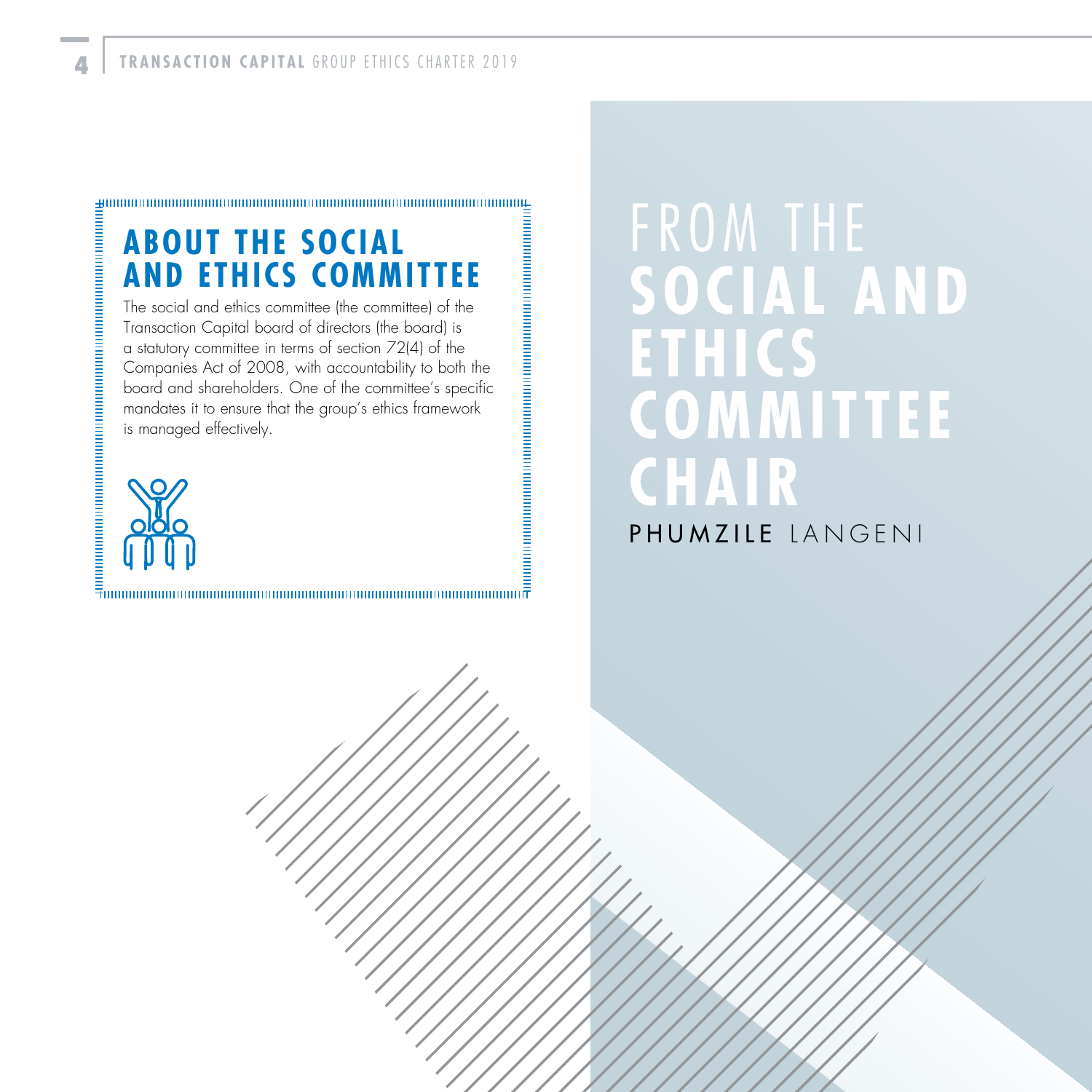

IN TAKING A PRINCIPLES-BASED APPROACH (RATHER THAN A COMPLIANCE-DRIVEN APPROACH) TO ETHICAL AND EFFECTIVE LEADERSHIP, KING IV STANDS AS AN IMPORTANT EVOLUTION IN CORPORATE **GOVERNANCE** 

I believe that principles require far more ownership and accountability, especially as everyone across an organisation must live and entrench them in their actions and decisions every day.

The importance of ethics cannot be understated. Behaving ethically is as critical in business as it is to each of us, as members of communities and as South Africans. Ethics is also binary – so conduct is either ethical or it is not; there are no grey areas. As a result, the example and tone set by leaders. and those of us responsible for governance is critical.

The Transaction Capital Code of Ethics defines the values that are expected of each of us across the group. I make a specific appeal to those in leadership positions, from the board and executive, to managers and team leaders – never forget that people look to you when you are in a position of leadership; they are influenced by your actions and decisions, and will model their approach to ethics and business on the actions you take and the decisions you make. As leaders, it is critical that we ensure that our decisions are understood and implemented within the bounds of the Ethics Charter at all times.

Remember that an ethical culture takes years to nurture and build, but one unethical misstep can undermine all that effort and destroy a company's reputation in the process.

Ethics is about far more than the whistle-blower hotline. While this reporting mechanism is vital in providing an anonymous, confidential and auditable process when needed, an ethical culture is the result of what we do and what we say, even when we are not being watched. I encourage all Transaction Capital's people to trust their instincts; we all have a sense when something is right or wrong, and we all bear responsibility and are empowered to raise ethical issues for the benefit of the group.

Ethics does not presuppose that we make no mistakes; rather, building and maintaining an ethical culture means that we do our best, learn from our mistakes and remain accountable for our actions.

Phumzile Langeni, independent non-executive director and chairperson of the social and ethics committee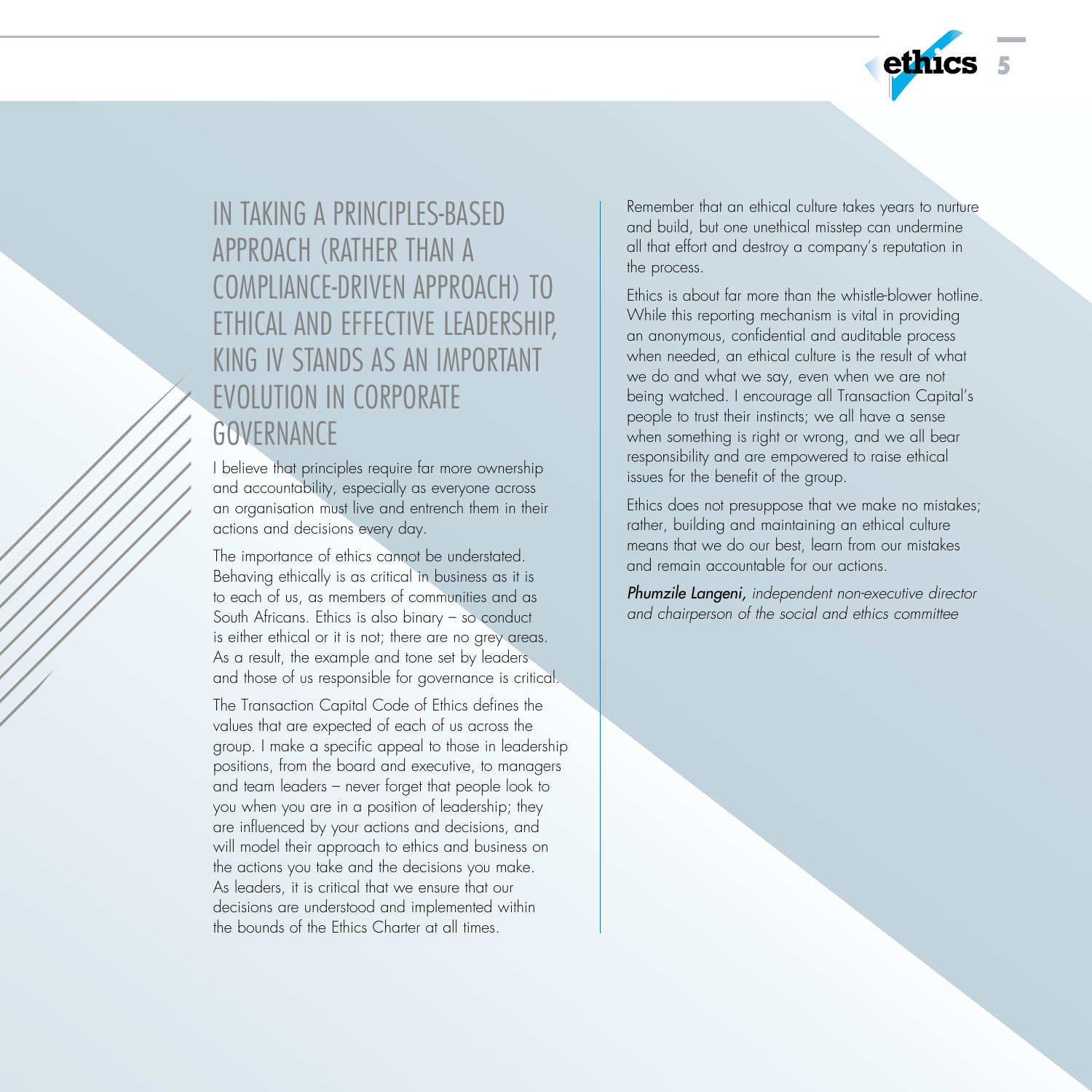# **WHAT IS THE TRANSACTION CAPITAL ETHICS CHARTER**  $\equiv$ mmmmm

The Transaction Capital ethics charter defines our vision. mission and values, and outlines our approach to operating as a value-based group.

#### WE ARE COMMITTED TO:

Upholding the highest standards of ethical behaviour and integrity.

Aligning our behaviour in the workplace with Transaction Capital's values.

Providing relevant information on our approach and attitude to conducting business ethically to our stakeholders.

Complying with all prevailing laws that are applicable to our **business** 

Abiding by principles and recommended practices in the King Report on Corporate Governance™ 2016 (King IV).

Supporting group initiatives to manage ethics effectively.

#### IN THE WORK WE DO EACH DAY, THESE COMMITMENTS SUPPORT OUR EFFORTS TO:

ENSURE **ETHICAL LEADERSHIP** **ALWAYS ACT AS A RESPONSIBLE CORPORATE CITIZEN**

www.communications.com

**INCLUDE OUR STAKEHOLDERS** IN OUR EFFORTS TO OPERATE ETHICALLY

**NURTURE AN ETHICAL CULTURE** THROUGH A WORK ENVIRONMENT WHERE **EVERYONE IS TREATED WITH RESPECT AND DIGNITY,** AND WHERE **DISCRIMINATION OF ANY KIND IS NOT TOLERATED**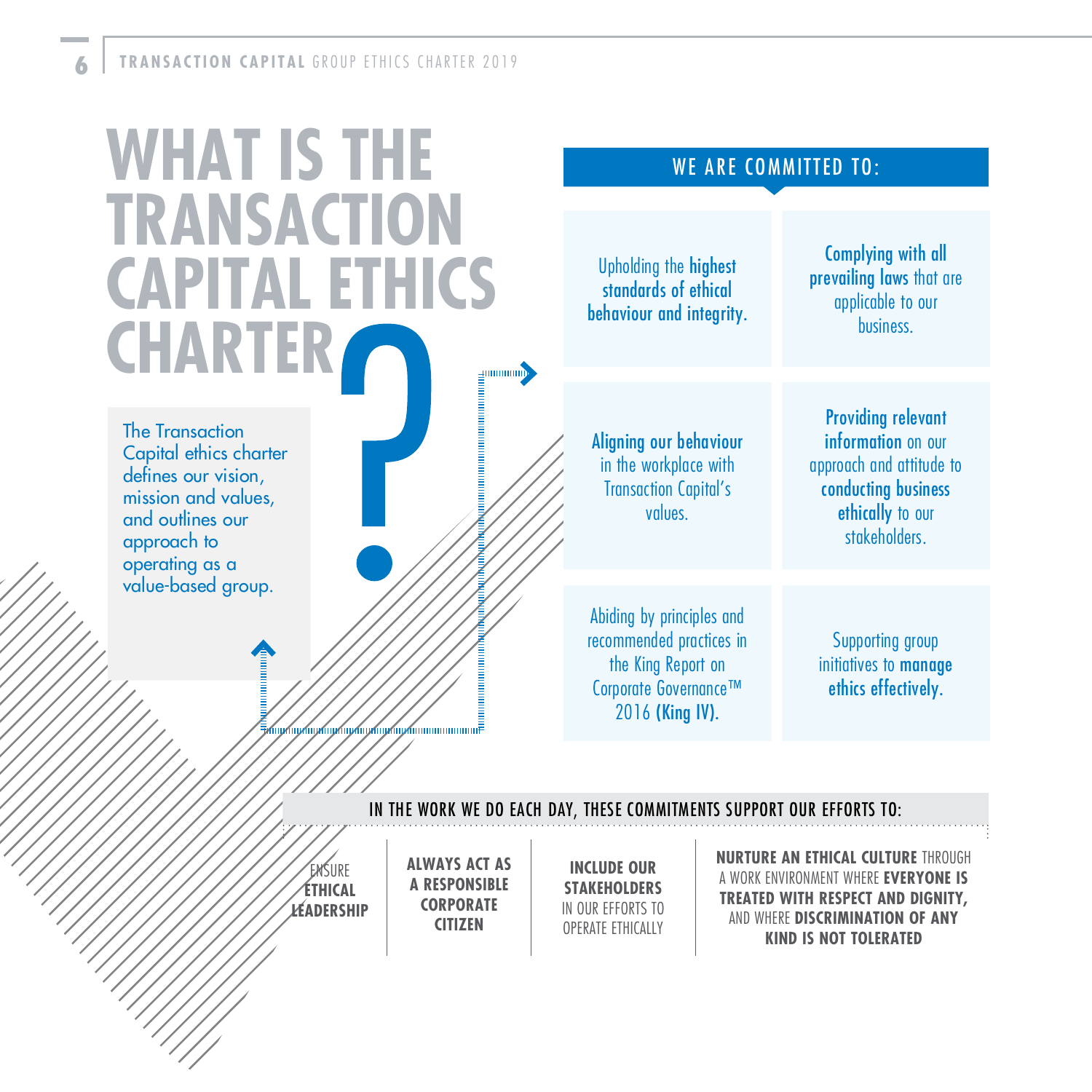

# **HOW IS THE ETHICS CHARTER APPLICABLE ACROSS THE GROUP**

For Transaction Capital to be regarded as an ethical organisation, we must all commit to a shared set of principles and behave according to the same ethical standards.

Thus, the Transaction Capital Ethics Charter is applicable to all our people across all levels in Transaction Capital at group level, in the divisions and in each subsidiary company. We all have a responsibility to comply with the Ethics Charter and uphold the group values it embodies – which extends to the group's supporting ethics related policies and applicable legislation.

The ethical culture this creates benefits us all by maintaining a fair workplace, and a sound reputation benefits the entire group by demonstrating to our stakeholders that we share a commitment to upholding ethical business practices.

# **ETHICS AND OUR STAKEHOLDERS**

Transaction Capital's Ethics Charter also applies to our external stakeholders, across our:



We are **committed to fair and** honest dealings with our stakeholders. Equally, we expect that they too behave ethically in all their interactions with us.

Our Ethics Charter can be accessed by all stakeholders and interested parties on our website at http://www. transactioncapital. co.za/about.php

#### "THE **ETHICS CHARTER** SHOULD GIVE ME AN **INDIVIDUAL PLATFORM TO STAND AGAINST UNETHICAL CONDUCT"**

– Employee, values focus group, April 2018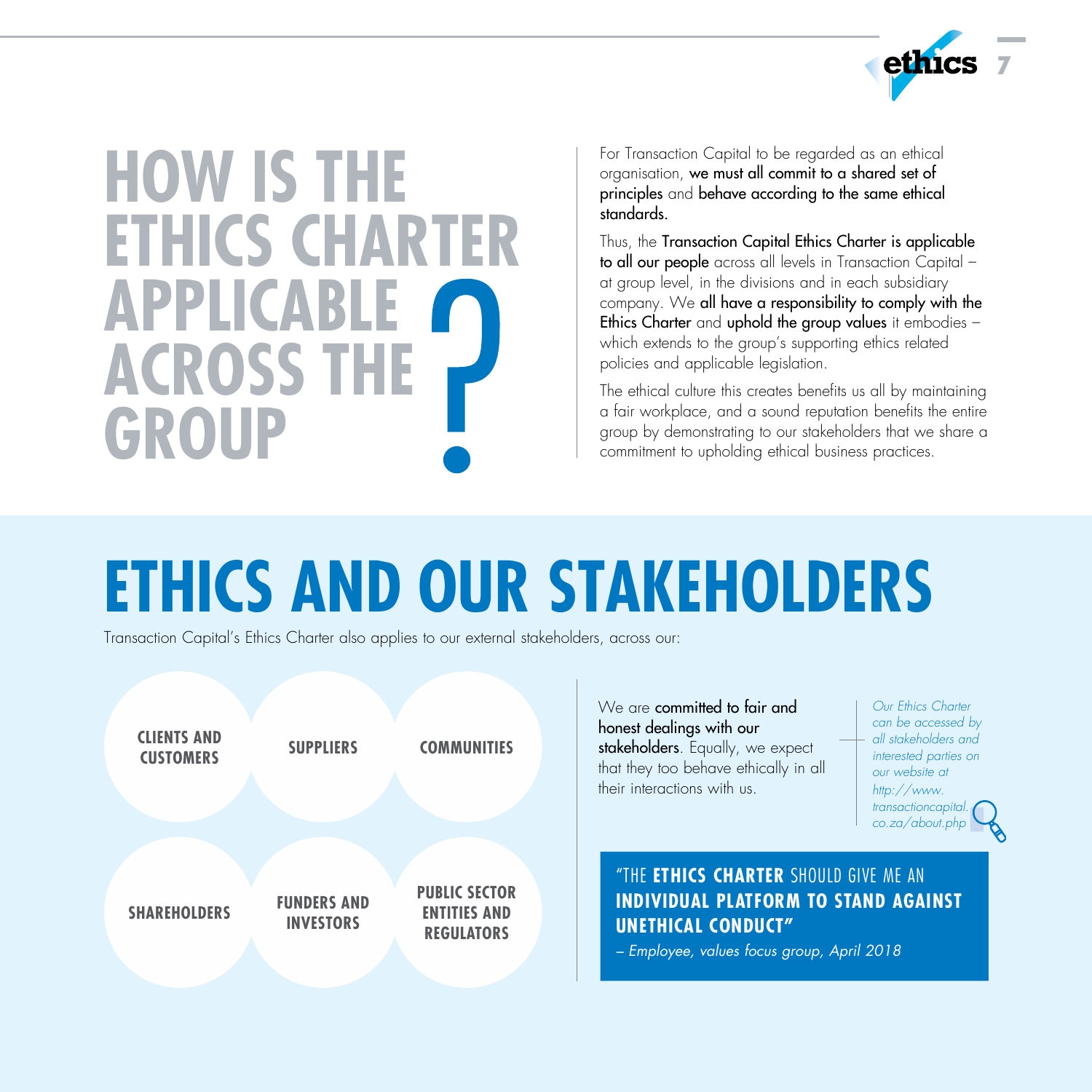#### **TRANSACTION CAPITAL'S VISION, MISSION AND VALUES**

**DURVISION** 

Our vision recognises that our ultimate success depends on our stakeholders having positive regard for the group and its divisions, which requires that we meet their legitimate needs and expectations as determined through constructive mutual engagement.

## OUR VISION IS OUR DEFINITION OF VICTORY.

Our vision can be accessed on our website at http://www. transactioncapital. co.za/about.php

**OUR MISSION** 

Our mission is to provide specialised financial and allied services in selected high-risk and under-serviced segments of the financial services sector.

OUR MISSION DESCRIBES HOW WE APPLY OUR COMPETENCIES TO ACHIEVE OUR VISION.



## OUR VALUES UNDERPIN AND SUPPORT OUR VISION AND MISSION.

They guide our actions and our interactions with our stakeholders, and are the foundation on which we build our brand and make decisions.

As our values clarify what constitutes acceptable and desirable behaviour, we must always strive to align our actions to these values.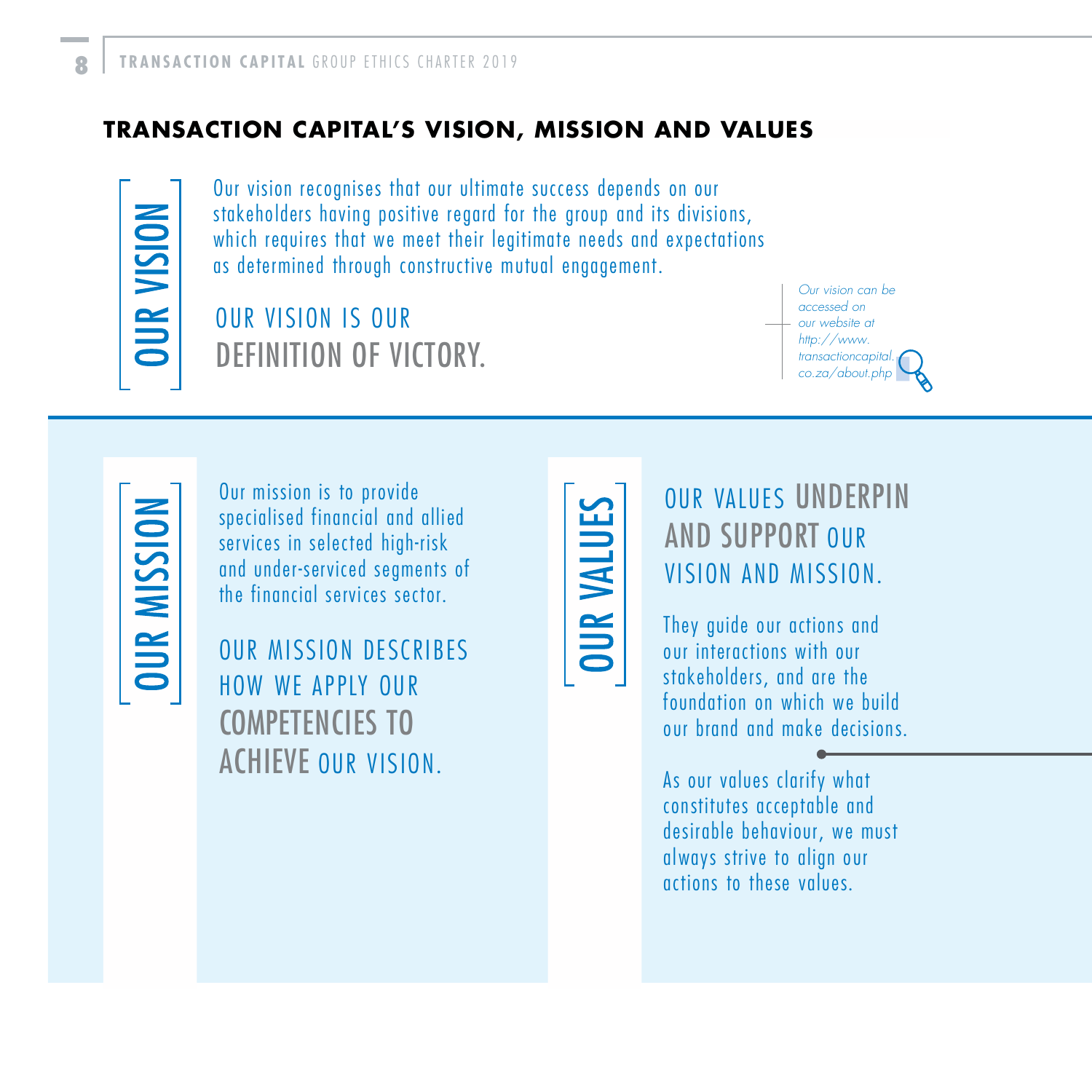

#### **INTEGRITY**

We recognise that integrity goes beyond complying with laws, regulations and company policy – integrity encompasses honesty and fairness, including treating customers fairly (TCF), consistency and appropriate levels of transparency.

#### **RESPECT**

We treat everyone with respect, embrace and value diversity, care for and value our people, and do not tolerate any form of discrimination.

#### **EXCELLENCE**

We value our people's contributions. We set goals that are challenging, always strive for high performance and are committed to ongoing learning.

#### **ACCOUNTABILITY**

We accept accountability for the organisation's actions and similarly expect our employees to be accountable and accept responsibility for their conduct, to learn from mistakes and not blame others.

#### **INNOVATION**

We initiate and embrace change, and use it as an opportunity to adapt to and overcome challenges. We encourage new ideas and discover new ways to address the needs of our stakeholders.



#### "MAKE A **DIFFERENCE** AND HAVE **AN IMPACT"** – SA Taxi Way

#### TCRS LEADERSHIP CHARTER AND THE SA TAXI WAY

The TCRS Leadership Charter and the SA Taxi Way are powerful influencing philosophies that are aligned to specific operational and market environments.

#### The **Transaction Capital Ethics**

**Charter,** including the group's core values, provides a common platform for ethics, and ensures that the group acts in common purpose across all levels, divisions and subsidiary companies.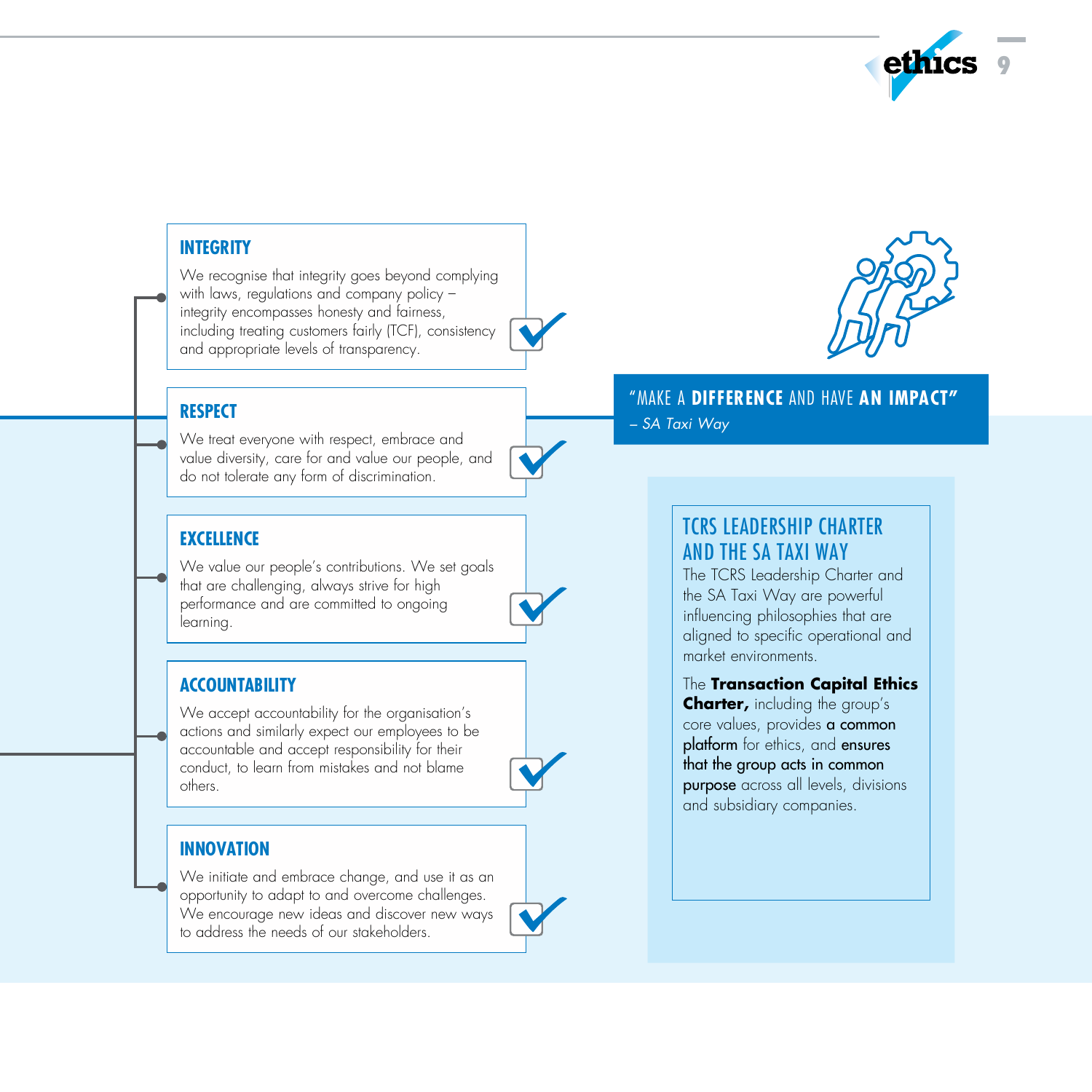# **ETHICS POLICIES**

Our values are supported by and implemented through various ethics related policies.

# **ETHICS SUPPORT**

Ethical and values-based behaviour is already a key tenant of how Transaction Capital, its divisions and subsidiary companies operate. However, we recognise that there may be times when our people require further support in giving effect to the Ethics Charter

If employees are unsure about a decision or action they are required to take, or when they observe or suspect inappropriate behaviour by others, they can seek guidance from line managers, HR practitioners, the Group Ethics Officer or executives.

#### "THE **ETHICS CHARTER** SHOULD **PROTECT AND IMPROVE** YOUR WORK SITUATION"

– Employee, values focus group, April 2018

We commit to integrating our values and ethical conduct into the work we do, every day, and are empowered to speak out where we believe that this commitment is not being met.

Reporting of suspected unethical or fraudulent behaviour can be directed to line managers, HR practitioners or executives, with confidential reporting to the Group Ethics Officer.

Where employees or others report unethical or fraudulent behaviour in good faith, the group will protect them from any negative repercussions. Any victimisation of those who speak out will not be tolerated.

Anonymous reporting of suspected unethical or fraudulent behaviour can be reported via the Whistle Blowers hotline. These anonymous reports are distributed to the Group Ethics Officer and all alleged incidents of misconduct are investigated. Transaction Capital's anonymous Ethics Hotline details are:

> **FREE CALL:** 0800 212 767 **FREE FAX:**

> > 0865 222 816

**EMAIL:** information@whistleblowing.co.za

**WEBSITE:** www.whistleblowing.co.za